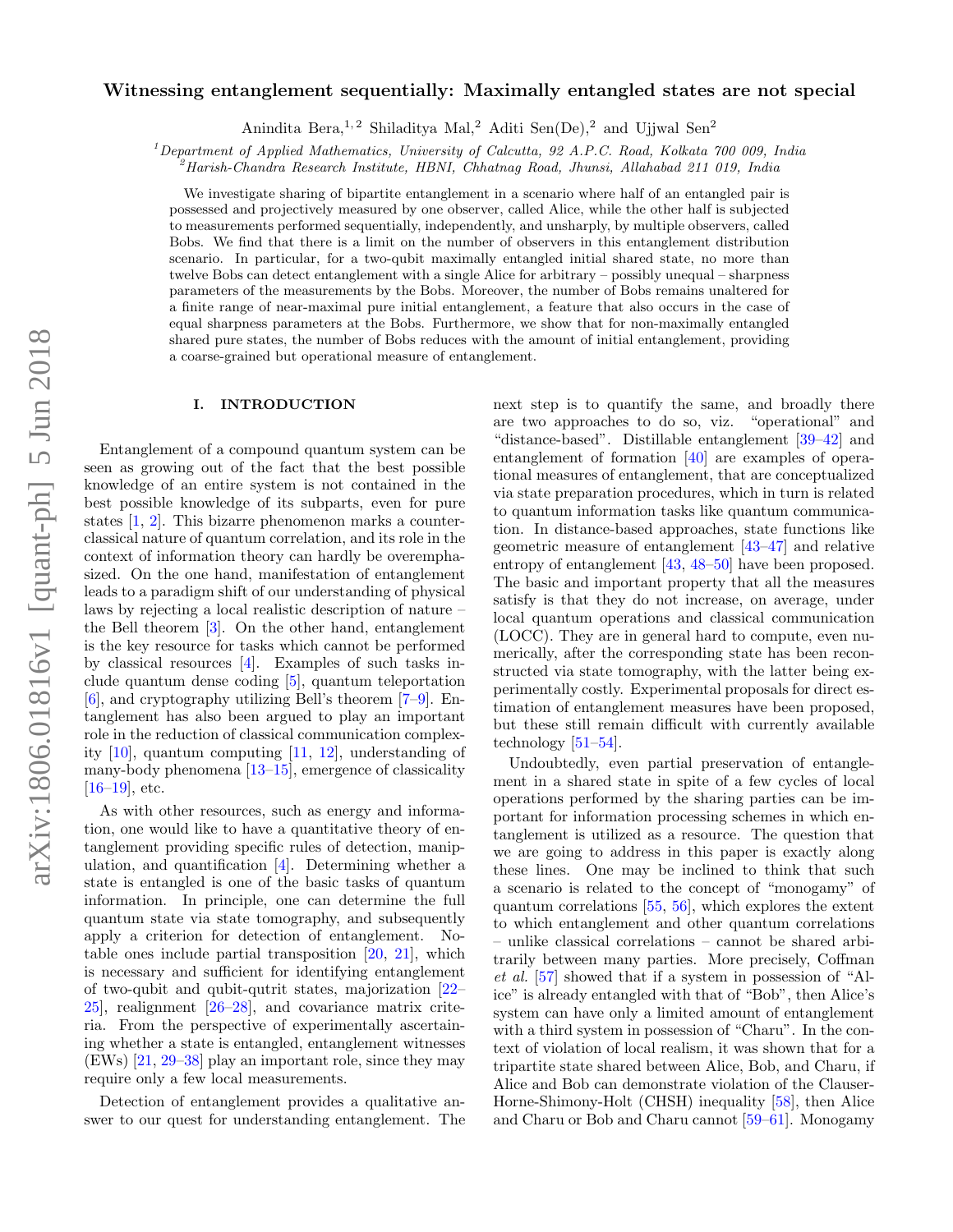of entanglement has applications ranging from quantum cryptography [\[7,](#page-7-6) [62,](#page-8-16) [63\]](#page-8-17) to phase detection in many-body systems [\[64–](#page-8-18)[72\]](#page-8-19).

An independent path for distribution of entanglement between several observers, known as entanglement splitting, was introduced by Bruß [\[73\]](#page-8-20), where it was asked that whether it is possible for a party, possessing half of a pure bipartite quantum state, to transfer some of her/his entanglement with the other party to a third party. Specifically, in the case of a singlet pair shared between Alice and Bob, the question is to find the extent to which Bob's entanglement with Alice can be shared "symmetrically and isotropically" with a third party, called "Badal", so that she could teleport, imperfectly, a quantum state to both of them. Thus a channel bifurcation is created with one input side (Alice), and two output sides (Bob and Badal). Note that Bob's action is local in the sense that he does not act on Alice's side while it is not local with respect to Badal. It was shown that independent of the amount of entanglement of the initial state, it is always possible to split it between more than two objects and the splitting can go up to an arbitrary number of objects. However, to have a non-classical teleportation fidelity in the output, the initial entanglement has to be greater than some threshold value depending on number of channel bifurcations. One should also mention here the work by Bužek *et al.* [\[74\]](#page-8-21), which showed how entanglement of a pair can be locally broadcast, and the later work which found that the same cannot be performed if more than two pairs are required at the output [\[75,](#page-8-22) [76\]](#page-8-23).

In a related but different scenario, Silva et al. [\[77\]](#page-8-24) explored a new fundamental question in the domain of violation of local realism: Can the violation of local realism of an entangled pair be distributed among particles with multiple observers, that act sequentially and independently of each other? In this context, when Alice possesses half of an entangled pair and several Bobs measure sequentially and independently on the other half, it was shown [\[77,](#page-8-24) [78\]](#page-8-25) that not more than two observers can demonstrate violation of the CHSH inequality. See also [\[79,](#page-8-26) [80\]](#page-8-27). Quantum steering [\[81](#page-8-28)[–83\]](#page-8-29) of a single system by multiple observers has also been demonstrated recently [\[84\]](#page-8-30), going beyond the monogamy restriction on steering [\[85\]](#page-8-31).

In the present work, we inquire about the maximal number of observers, called Bobs, possessing half of an entangled pair and measuring sequentially and independently, who can detect entanglement, while the other half is possessed by another observer, called Alice, who performs projective measurements. The success of sequential measurements in preserving entanglement depends on the fuzziness present in each measurement apparatus. For a maximally entangled initially shared state of two spin-1/2 systems, we find that at most twelve Bobs can detect entanglement with Alice provided the sharpness parameter of each measurement apparatus used by Bobs are allowed to be different. The result is in sharp contrast to the entanglement splitting [\[73\]](#page-8-20) and sharing of violation of local realism [\[77\]](#page-8-24) scenarios. Interestingly, we observe that the maximum number of Bobs who can successfully detect entanglement after sequential and independent measurements remains unaltered, even when the shared initial state is not maximally entangled. Specifically, the maximal number of Bobs remains invariant at the value twelve until the entanglement of the initial pure state goes below 0.942 ebits. This result implies that for the protocol at hand, maximally entangled states do not possess any special status. For similar findings, see [\[86](#page-8-32)[–88\]](#page-8-33). We also observe that the maximum number of Bobs, witnessing entanglement with a single Alice, decreases with the decrease of the entanglement content of the initially shared state. Therefore, the number of successful Bobs demonstrating entanglement detection in this scenario, turns out to be an operational, albeit coarse-grained, measure of entanglement. It may be mentioned here that quantification of entanglement from an operational perspective is an important task as it potentially has practical ramifications. If we assume that all the measurements performed by the Bobs are equally weak, the maximal number that can identify entanglement turns out to be five for a shared state having entanglement not less than 0.924. The scenario of different sharpness parameters used by different Bobs can appear when the Bobs are situated in different laboratories but have near-noiseless quantum channels between them. On the other hand, a plausible scenario where the Bobs use the same sharpness parameter for their measurements is when they act in the same laboratory (and the same apparatus) but at different times.

We arrange the paper in the following way. In Sec. [II,](#page-1-0) we briefly discuss about detection of entanglement through witness operators and about the unsharp measurement formalism. In Sec. [III,](#page-3-0) we describe the scenario that we consider in this paper of distribution of the resource state. Next, in Sec. [IV,](#page-4-0) we demonstrate our results, followed by concluding remarks in Sec. [V.](#page-7-22)

# <span id="page-1-0"></span>II. GATHERING THE TOOLS

In this section, we briefly describe the idea of entanglement witnesses and unsharp measurements.

### A. Entanglement witnesses

An important problem in quantum information is the detection of entanglement in quantum state. Any (linear) observable which has at least one negative eigenvalue and has a non-negative average on all product states, can be used to detect entanglement. These observables have been named as (linear) entanglement witnesses  $(EWs)[21, 29, 30, 32-38]$  $(EWs)[21, 29, 30, 32-38]$  $(EWs)[21, 29, 30, 32-38]$  $(EWs)[21, 29, 30, 32-38]$  $(EWs)[21, 29, 30, 32-38]$  $(EWs)[21, 29, 30, 32-38]$  $(EWs)[21, 29, 30, 32-38]$  $(EWs)[21, 29, 30, 32-38]$ , and provide an useful method for experimental detection of entanglement. More precisely, an entanglement witness is a Hermitian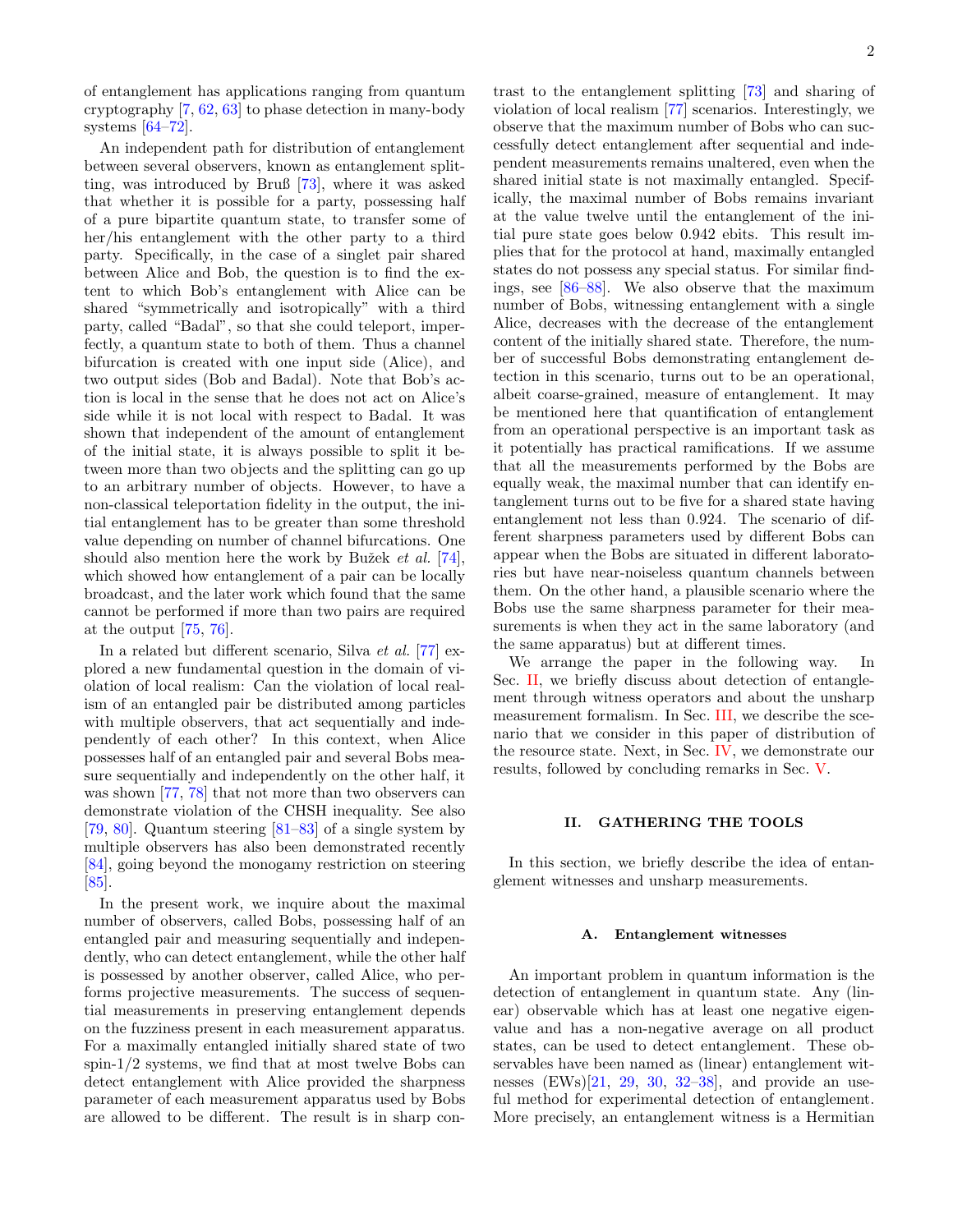operator, denoted by  $W$ , that satisfies the following

$$
\exists \text{ at least one } \rho \notin \mathcal{S}, \text{ s.t. } \text{Tr}(W\rho) < 0
$$
\n
$$
\text{while } \forall \rho_s \in \mathcal{S}, \text{ Tr}(W\rho_s) \geq 0, \qquad (1)
$$

with  $S$  being the set of separable states. The existence of such an operator is a consequence of the Hahn-Banach theorem on normed linear spaces [\[89\]](#page-8-34). For every entangled state, there exists an entanglement witness. Note, however, given an entangled state, finding an optimal witness operator may not be an easy task [\[37,](#page-8-35) [90,](#page-8-36) [91\]](#page-8-37).

In practice, if entanglement is required as a resource for a chosen information processing task, it is a particular entangled state that is aimed at, for implementing the task. To confirm the entanglement present in such a state, one is usually interested in performing the detection process using local measurements. Suppose the state that required in an information processing task is the two-party state,  $|\psi^+\rangle\langle\psi^+|$ , where  $|\psi^+\rangle=\frac{1}{\sqrt{2}}$  $\frac{1}{2}(|01\rangle+|10\rangle).$ The preparation procedure may infuse some noise, and resultant state shared between the two parties may turn out to be

<span id="page-2-0"></span>
$$
\rho = p|\psi^+\rangle\langle\psi^+| + (1-p)\sigma,\tag{2}
$$

where  $\sigma$  is a two-qubit density matrix and p is such that  $\rho$  is positive semi-definite. Here,  $\sigma$  represents the noise infusion, and  $1 - p$  represents the strength of the noise. Suppose that  $||\sigma - \frac{1}{4} \mathbb{I} \otimes \mathbb{I}|| \leq d$ , where  $d \geq 0$ , and  $\mathbb{I}$  is the identity operator on the qubit Hilbert space. If  $d = 0$ , then the noise is said to be "white", but, in general,  $d$ may not be zero. A witness operator that confirms the entanglement in  $|\psi^+\rangle$  reads as [\[36\]](#page-7-25)

<span id="page-2-1"></span>
$$
W_0 = |\phi^+\rangle\langle\phi^+|^{T_A} = \frac{1}{4}(\mathbb{I}\otimes\mathbb{I} + \sigma_z\otimes\sigma_z - \sigma_x\otimes\sigma_x - \sigma_y\otimes\sigma_y).
$$
\n(3)

It was shown that  $W_0$  is also "optimal" for  $|\psi^+\rangle$ , in the sense that  $\langle \psi^+|W_0|\psi^+\rangle = \min_{W \in \mathbb{M}} \langle \psi^+|W|\psi^+\rangle$ , where M is the collection of all witnesses for states on  $\mathbb{C}^2 \otimes \mathbb{C}^2$ [\[92\]](#page-8-38). The witness  $W_0$  remains optimal for the state  $\rho$ in Eq. [\(2\)](#page-2-0), provided  $d = 0$  [\[36\]](#page-7-25). The advantage of this witness operator is that to implement it in a laboratory, the observers, who may be spatially separated, have to perform three correlated local measurements in the bases corresponding to the Pauli operators  $\{\sigma_x, \sigma_y, \sigma_z\}.$ 

It may be noted that entanglement witnesses are not only used for the detection of entanglement, but also for its quantification. It was shown in [\[93\]](#page-8-39) that any measured negative expectation value of a witness can be turned into a non-trivial lower bound on generic entanglement measures. See also [\[94,](#page-8-40) [95\]](#page-8-41).

### B. Unsharp measurements

The quantum theory of measurement is counterclassical in the sense that in order to obtain information about the state, disturbance of the state becomes unavoidable, unless the state is diagonal in a measurement

basis. A von Neumann type measurement [\[96\]](#page-8-42), dubbed as "strong" measurement, transforms the initial state of the system into one of the eigenstates of the measured observable, assuming the measurement to be of rank-1 and repeatable. This type of measurement typically yields a large amount of information about the measured system, and leads to output states about which we have the maximum information that is quantum mechanically accessible. See [\[97\]](#page-8-43) in this regard. On the other hand, there exist measurement schemes, such as weak measurements [\[98\]](#page-8-44), which provide less information about the system while affecting it only weakly. It is important to mention here that we consider weak measurements without the associated pre- and post-selection procedures. More specifically, we employ the unsharp measurement formalism, which are a special subset of general positive-operator valued measurements (POVMs) [\[99\]](#page-8-45). In a practical situation, e.g. in a laboratory, measurements are almost always imprecise. This means that, for example, for a spin measurement, the pointer states of the apparatus corresponding to orthogonal spin states are not perfectly distinguishable. There is, therefore, the possibility of a nonzero overlap between such pointer states. This fuzziness of the apparatus states is captured by an unsharp measurement. It is to be noted that the terminology that we are using here identifies non-orthogonal POVM elements with pointer states that are not completely distinguishable. It is also possible to consider distinguishable pointers in a larger Hilbert space, via the Naimark theorem [\[100,](#page-8-46) [101\]](#page-9-0). For two-outcome measurements on the quantum spin-1/2 space, the notion of unsharp measurement can be captured by the operator,  $E^{\lambda}_{\pm|\hat{n}} = (\mathbb{I} \pm \lambda \hat{n} \cdot \vec{\sigma})/2$ , where  $\vec{\sigma} = (\sigma_x, \sigma_y, \sigma_z)$ , and  $\hat{n}$  is a three-dimensional unit vector, with  $\lambda \in (0,1]$  [\[102\]](#page-9-1). Here  $\lambda$  plays the role of the parameter that quantifies "sharpness" of the measurement. Indeed for  $\lambda = 1$ ,  $E^{\lambda}_{\pm|\hat{n}}$  correspond to projectors. Note that  $E^{\lambda}_{+|\hat{n}}$  and  $E^{\lambda}_{-|\hat{n}}$  are positive operators that add up to the unit operator. Thus the set of effects  $E_{\hat{n}}^{\lambda} = \{ E_{+|\hat{n}}^{\lambda}, E_{-|\hat{n}}^{\lambda} \}$  constitute a POVM. It is interesting to know that the elements of the POVM can be written as linear combinations of sharp projectors with white noise:

$$
E_{\pm|\hat{n}}^{\lambda} = \lambda P_{\hat{n}}^{\pm} + \frac{1-\lambda}{2} \mathbb{I}.
$$
 (4)

Here,  $P_{\hat{n}}^{\pm}$  are the projectors corresponding to the sharp measurement of a quantum spin- $1/2$  system in the direction  $\hat{n}$ , so that  $P_{\hat{n}}^{\pm}$  are projectors of eigenvectors of  $\hat{n}.\vec{\sigma}$ . Unsharp measurements have variously been referred in the literature as fuzzy, imprecise, or weak measurements [\[99,](#page-8-45) [103\]](#page-9-2).

Rule for determining post-measurement state: In our subsequent analysis, the state of the system after performing the measurements is required in order to evaluate the statistics of the sequential measurements. Under unsharp measurements, the post-measured state is given, within the generalized von Neumann-Lüders transforma-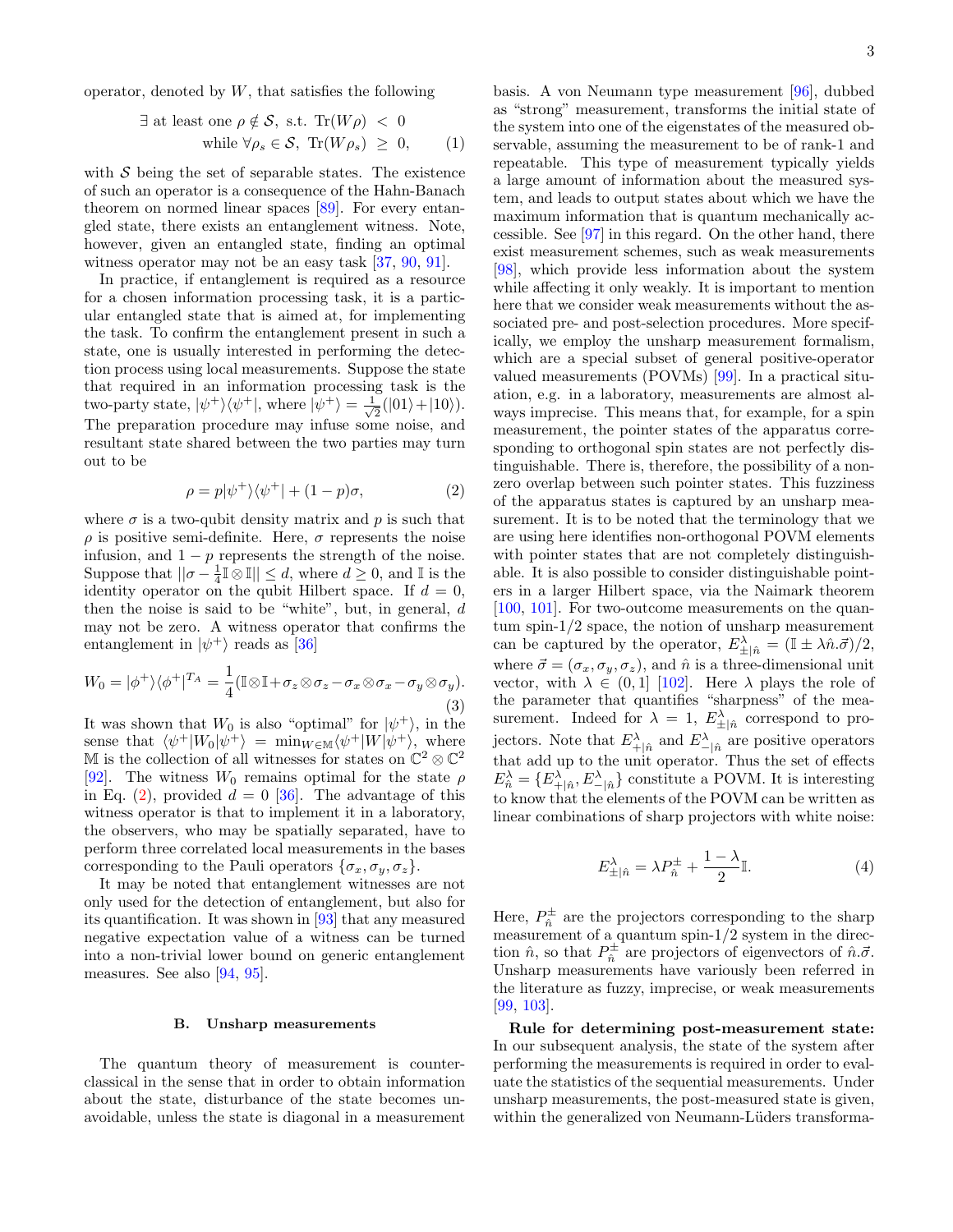

<span id="page-3-1"></span>FIG. 1: (Color online.) Different Bobs,  $B_1, ..., B_n$ , appear at the same scene (laboratory) to perform measurements on the same quantum particle on the Bob part of the Alice : Bob partition. The laboratory of Alice is spatially separated from that of the Bobs. In the schematic diagram, time-separation is depicted along the horizontal axis, while space-separation is represented along the vertical one.

tion rule [\[104\]](#page-9-3), upto unitary freedom, as

$$
\rho \to \frac{1}{\tilde{p}} \sqrt{E_{\pm | \hat{n}}^{\lambda}} \rho \sqrt{E_{\pm | \hat{n}}^{\lambda}}, \tag{5}
$$

with probability  $\tilde{p} = \text{Tr}\left(\sqrt{E_{\pm}^{\lambda}}_{\hat{p}} \rho \sqrt{E_{\pm}^{\lambda}}\right)$ . This transformation rule generalizes the projection postulate of sharp measurements.

### <span id="page-3-0"></span>III. THE SCENARIO

Let us now describe the scenario in which we work in this paper, for the distribution of the entanglement in the resource state, and the corresponding arrangement in the laboratories hosting the state. A two-qubit entangled state is initially shared between two parties. One of the qubits is possessed by Alice, who always performs projective measurements, while the other qubit is possessed by *n* Bobs, say,  $B_1, B_2, \ldots, B_n$ , who measure se-quentially and independently. See Fig. [1.](#page-3-1) We now briefly describe the operational implications for the conditions of 'sequentiality" and "independence" of the measurement strategy.

Sequentiality.– The first Bob measures weakly with sharpness parameter  $\lambda_1$ . After  $B_1$ 's measurement, the qubit comes into possession of the second Bob,  $B_2$ , who measures on it with sharpness parameter  $\lambda_2$ . Similarly, the other Bobs, viz.  $B_3, B_4, \ldots, B_{n-1}$ , perform their measurements when they get the particles, with their corresponding sharpness parameters, determined by their apparatuses, except the last Bob,  $B_n$ , who measures sharply, i.e. with a unit sharpness parameter, so that the corresponding measurement is projection-valued. Such scenario can occur when either after measurement, each Bob sends his measured state via a noiseless channel to

the next Bob or  $B_1, B_2, \ldots, B_n$  perform measurements in the same laboratory but in different times. In each step, Alice-Bob examine whether the state is entangled or not.

Independence.– We adopt the scenario where the Bobs measure independently, which means that none of the Bobs are aware of the measurement settings of the others and hence the choice of a Bob's measurement, say,  $B_i$ , does not depend on the choices of previous measurements performed on second particle by  $B_1, B_2, \ldots, B_{i-1}$ . The state possessed by a certain Bob is obtained by averaging over all the measurements and outcomes performed by all the previous Bobs.

It is important to stress here that the ordering of the measurement performed by Alice and the measurements of the Bobs is not important because the measurement of Alice commutes with the measurements performed by Bobs. However, the ordering between the measurements performed by the Bobs is significant. For the purpose of the treatment of the problem, we will assume that Alice performs her sharp measurement after the measurements of all the Bobs have been completed.

Let us now discuss about the modification of the witness operator (see Eq. [\(3\)](#page-2-1)) which needs to be affected due to the fact that *unsharp* measurements are being performed by the Bobs.

# A. Modification of the witness operator due to unsharp measurements

The joint probabilities for the shared state due to a sharp (projection) measurement by Alice and an unsharp measurement by one of the Bobs, in an intermediate stage of the measurement process, is of the form

$$
\operatorname{Tr}\Bigl(\rho(P^i_{\hat{n}}\otimes E^{\lambda}_{j|\hat{m}})\Bigr),\tag{6}
$$

where  $\rho$  is the average output state from the previous stage of the measuring process,  $i, j = \pm, P^i_{\hat{n}}$  is a projection operator corresponding to the projection measurement by Alice, and  $E_{j|\hat{m}}^{\lambda}$  is a POVM element corresponding to the POVM by the Bob of this stage. The expectation value in the state  $\rho$ , corresponding to this joint measurement is given by

$$
\operatorname{Tr}\left[ (P_{\hat{n}}^+ - P_{\hat{n}}^-) \otimes (E_{+|\hat{m}}^\lambda - E_{-|\hat{m}}^\lambda) \rho \right]. \tag{7}
$$

Note that  $P_{\hat{n}}^+ - P_{\hat{n}}^-$  is just  $\hat{n}.\vec{\sigma}$ . Let us denote it as  $\sigma_{\hat{n}}$ . Let us also denote  $E^{\lambda}_{+\mid \hat{m}} - E^{\lambda}_{-\mid \hat{m}}$  as  $\sigma^{\lambda}_{\hat{m}}$ . Then, we have

$$
\langle \sigma_{\hat{n}} \otimes \sigma_{\hat{m}}^{\lambda} \rangle \equiv \text{Tr} \left[ (P_{\hat{n}}^{+} - P_{\hat{n}}^{-}) \otimes (E_{+|\hat{m}}^{\lambda} - E_{-|\hat{m}}^{\lambda}) \rho \right]
$$

$$
= \text{Tr} \left[ (P_{\hat{n}}^{+} - P_{\hat{n}}^{-}) \otimes \lambda (P_{\hat{m}}^{+} - P_{\hat{m}}^{-}) \rho \right]
$$

$$
= \lambda \langle \sigma_{\hat{n}} \otimes \sigma_{\hat{m}} \rangle. \quad (8)
$$

Noting this relation and remembering that  $W_0 = \frac{1}{4}(\mathbb{I} \otimes$  $\mathbb{I} + \sigma_z \otimes \sigma_z - \sigma_x \otimes \sigma_x - \sigma_y \otimes \sigma_y$  was used (see Eq. [\(3\)](#page-2-1))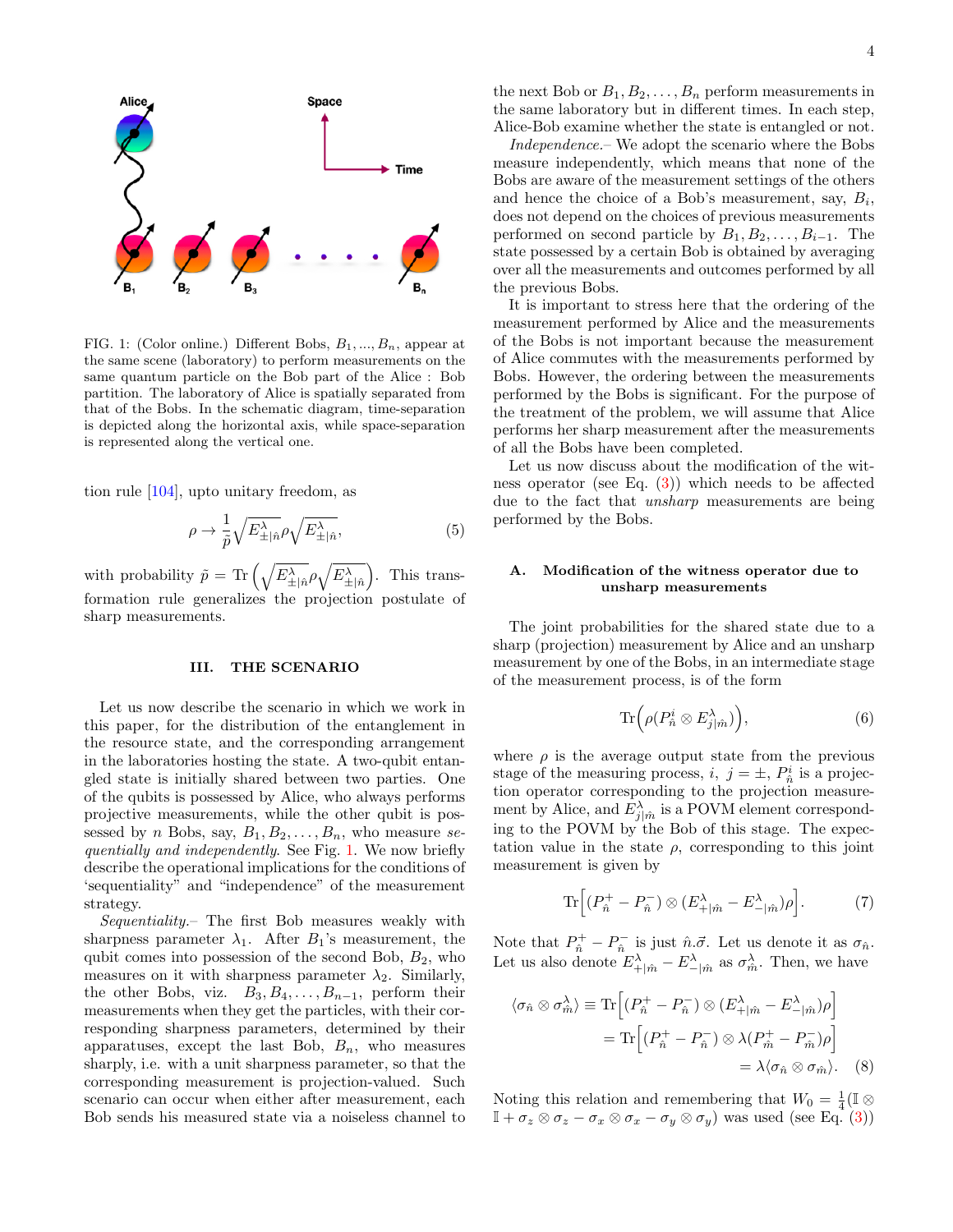as the witness for the state  $|\psi^+\rangle\langle\psi^+|$ , when  $\lambda = 1$ , we propose the substitution  $\langle \sigma_{\hat{n}} \otimes \sigma_{\hat{m}} \rangle \rightarrow \lambda \langle \sigma_{\hat{n}} \otimes \sigma_{\hat{m}} \rangle$ , in the case of a general  $\lambda$ , so that the effective entanglement witness in this case becomes

$$
W_0^{\lambda} = \frac{1}{4} \Big( \mathbb{I} \otimes \mathbb{I} + \sigma_z \otimes \lambda \sigma_z - \sigma_x \otimes \lambda \sigma_x - \sigma_y \otimes \lambda \sigma_y \Big).
$$
\n(9)

It is easy to check that  $\text{Tr}(W_0^{\lambda} \rho_s) \geq 0$  for all separable states  $\rho_s$ .

# <span id="page-4-0"></span>IV. SHARING OF ENTANGLEMENT BY MULTIPLE BOBS

### A. Maximally entangled initial state

Suppose that the maximally entangled pure state  $|\psi^+\rangle$ is shared between two spatially separated laboratories. An entanglement witness for this state is given by  $W_0 =$  $|\phi^+\rangle\langle\phi^+|^{T_A}$  (see Eq. [\(3\)](#page-2-1)).

Corresponding to the measurement by Alice and  $B_1$ , the entanglement witness  $W_0^{\lambda_1}$  acquires the expectation value

$$
\text{Tr}\left[|\psi^+\rangle\langle\psi^+|W_0^{\lambda_1}\right] = \frac{1}{4}(1 - 3\lambda_1). \tag{10}
$$

It is clear from the above expression that  $\lambda_1 > 1/3$  is required for detecting entanglement by  $B_1$ , using the witness operator  $W_0^{\lambda_1}$ . Note that this value is lower than the threshold value of sharpness parameter required to demonstrate violation of Bell's inequality (which requires  $\lambda_1 > \frac{1}{\sqrt{2}}$  $\frac{1}{2}$  [\[77,](#page-8-24) [78\]](#page-8-25). This difference between the thresholds of the violation of Bell's inequality and entanglement detection may be expected as violation of local realism has been argued to require "stronger" quantum correlations than just entanglement. In particular, Bell inequalities, typically, form non-optimal witnesses [\[36,](#page-7-25) [105\]](#page-9-4). Such an argument was possibly first put formed in 1989 by using the Werner state [\[105\]](#page-9-4), i.e. the state in Eq. [\(2\)](#page-2-0) for  $d = 0$ , which is entangled for  $\frac{1}{3} < p \leq 1$ , while it violates Bell inequality only for  $\frac{1}{\sqrt{2}}$  $\frac{1}{2}$  <  $p \leq 1$ .

Let us now explore if there is the possibility for subsequent observers at the laboratory of  $B_1$ , viz.  $B_2$ ,  $B_3$ , ..., to share residual entanglements with Alice that can be detected through entanglement witnesses. Note that the possibility for this to happen has been created because of the fact that  $B_1$  has performed an unsharp measurement. Sharp measurements by both Alice and  $B_1$ would have resulted in a product state between the two laboratories. Note that we are considering only rank-1 measurements here, in the case of sharp (projection) measurements. Note also, and this we have discussed in Sec. [III,](#page-3-0) that Alice's sharp measurement does not preclude  $B_2$ 's ability to share entanglement with Alice.

As all the Bobs are ignorant about what measurements were performed by previous Bobs in a given run of experiment, we have to average over the previous Bob's input and output to obtain the state shared between Alice and the Bob of the current stage of the experiment. After performance of  $B_1$ 's unsharp measurement, the average state is given by

$$
|\psi^{+}\rangle\langle\psi^{+}| \rightarrow \rho_{1}^{\lambda_{1}} = \frac{1}{3} \sum_{i,\hat{n}} \sqrt{E_{i|\hat{n}}^{\lambda_{1}}} |\psi^{+}\rangle\langle\psi^{+}| \sqrt{E_{i|\hat{n}}^{\lambda_{1}}}, \quad (11)
$$

where  $i = \pm, \hat{n} = \hat{x}, \hat{y}, \hat{z}$ . After some algebra, we obtain

$$
\rho_1^{\lambda_1} = \frac{1}{4} \Big[ p \rho_{\psi^+} + (1 - p) \mathbb{I} \otimes \mathbb{I} \Big],\tag{12}
$$

where  $p = \frac{1}{3}(1 + 2\sqrt{1 - \lambda_1^2}).$ 

In the next stage of the protocol,  $B_2$  measures unsharply on his part of  $\rho_1^{\lambda_1}$  with sharpness parameter  $\lambda_2$ , to check with Alice as to whether the state is entangled, by using the entanglement witness  $W_0^{\lambda_2}$ . The reason for using the same form of the entanglement witness as in the first stage (when  $B_1$  is operating) is because the state shared by Alice and  $B_2$ , before their measurements, is in the Werner form [\[36\]](#page-7-25) and  $W_0^{\lambda_2}$  is an optimal EW operator for  $\rho_1^{\lambda_1}$ . With this state and these measurements, one obtains

$$
\text{Tr}[W_0^{\lambda_2} \rho_1^{\lambda_1}] = -\frac{1}{4} \Big[ 1 - (1 + 2\sqrt{1 - \lambda_1^2}) \lambda_2 \Big]. \tag{13}
$$

Now if  $\lambda_1 = 1/3$  in the first stage, then to detect entanglement in the second stage, the sharpness parameter  $\lambda_2$ , of  $B_2$ , must be greater than 0.3465 (correct up to four significant figures). This implies that  $B_2$  has to measure with more precision than  $B_1$  to detect entanglement. If both  $B_1$  and  $B_2$  are to detect entanglement in their respective stages, then we must have  $\lambda_1 = \frac{1}{3} + \epsilon_1$ , with  $\epsilon_1 > 0$  (but  $\epsilon_1 \leq \frac{2}{3}$ ), and we must correspondingly choose a  $\lambda_2$  for  $B_2$ , so that  $-\frac{1}{4} \left[ 1 - \left( 1 + 2\sqrt{1 - (\frac{1}{3} + \epsilon_1)^2} \right) \lambda_2 \right] < 0$ .

Now in order to obtain the limit on the number of Bobs who can detect entanglement with a single Alice, we adopt the following procedure. In a similar way as described above,  $B_3$  measures on the average state obtained after measurements of  $B_1$  and  $B_2$ . There is also a threshold value of  $\lambda_3$  which is greater than  $\lambda_1$ ,  $\lambda_2$ . In general, for n number of Bobs, one can find the condition of detection of entanglement by all the subsequent Bobs. The corresponding threshold values would be increasing, i.e.,  $\lambda_1 < \lambda_2 < \ldots < \lambda_n$ . This process of choosing further Bobs can continue, with each Bob being able to detect entanglement in the average shared state obtained from the previous stage, as long as  $\lambda_n \geq 1$ . From this condition, one can find the maximum number of Bobs sharing entanglement with a single Alice so that the shared entanglement can be detected through EWs.

For the maximally entangled state,  $|\psi^+\rangle$ , shared initially between Alice and  $B_1$ , we find that  $n = 12$  i.e., at most twelve Bobs, acting sequentially, can detect entanglement with a single Alice. The bound on the number of Bobs in this case is significantly larger than the number of Bobs who can demonstrate violation of the CHSH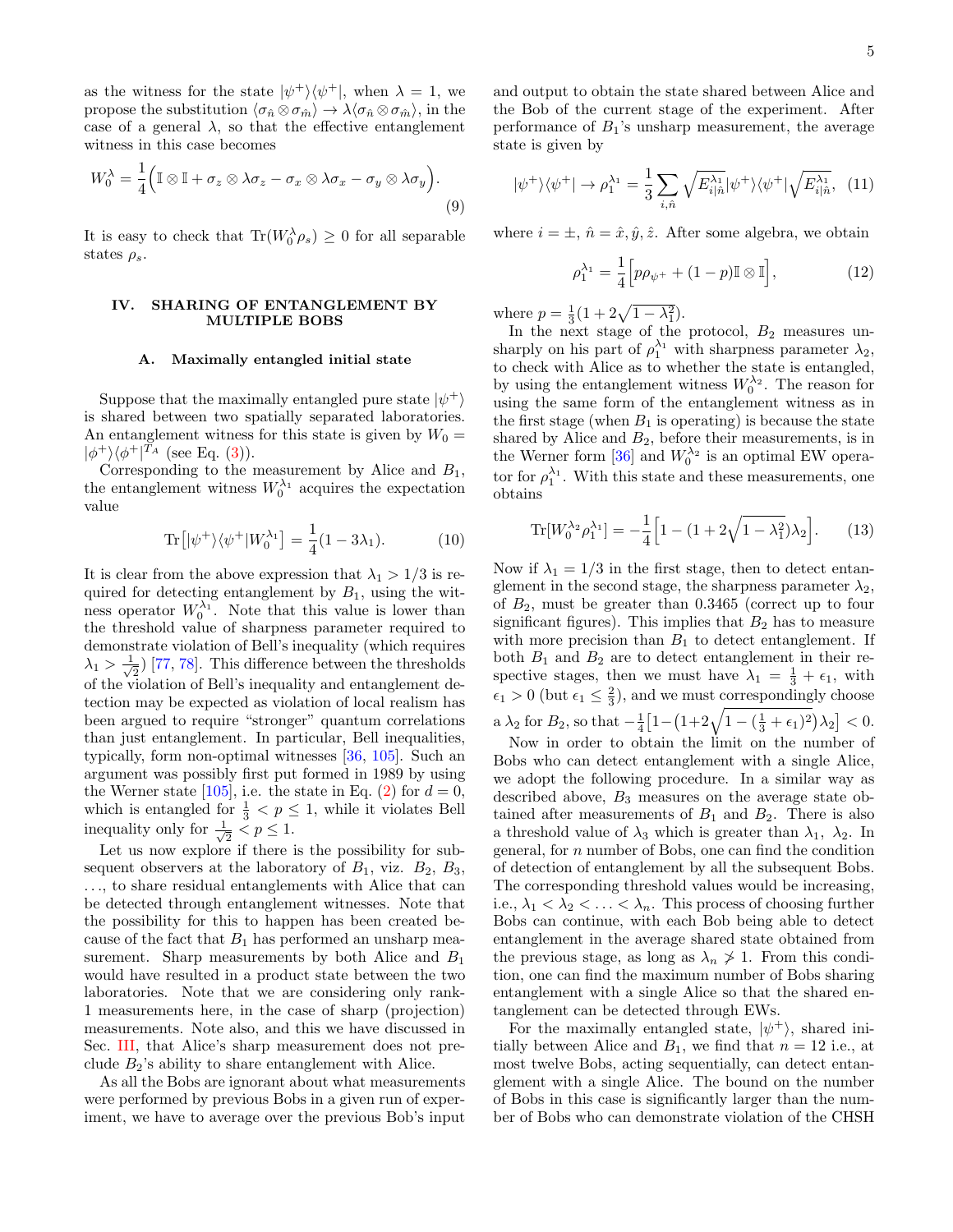inequality. Note that the average state becomes separable after twelve Bobs have performed sequential measurements with threshold values of the sharpness parameters.

# B. Non-maximally entangled pure initial state and an operational entanglement measure: Singlet is not special

In the preceding subsection, we found the limit on the number of observers witnessing entanglement with single Alice for a maximally entangled initial state. Now one may ask: if the initial entanglement is not maximal, but all other situations remaining the same, how many Bobs can detect entanglement with Alice? We restrict to pure shared states, and then the von Neumann entropy of the local density matrix is a good measure of entanglement [\[106\]](#page-9-5). If the number of Bobs scales with entanglement of the initially shared state, then we can have an operational measure of entanglement, via this corridor. We find that this is exactly the case, albeit in a coarse-grained form. On the way, we also find that the maximum number of Bobs who can detect entanglement, that is initially pure, with Alice remains unchanged for a finite range of nearmaximal local von Neumann entropy. It may be noted that any two-qubit state with maximal local von Neumann entropy is local unitarily equivalent to the singlet state,  $\frac{1}{\sqrt{2}}$  $\frac{1}{2}(|01\rangle - |10\rangle).$ 

A pure bipartite state can always be written, upto local unitaries, in the form  $|\psi\rangle = a|01\rangle + b|10\rangle$ , where a and b are real, and  $a^2 + b^2 = 1$ . The entanglement content of this state can be quantified by the local von Neumann entropy  $H(a^2) = -a^2 \log_2 a^2 - b^2 \log_2 b^2$ . For this state, the optimal entanglement witness remains the same as before, i.e., it is  $W_0$  [\[36\]](#page-7-25). Suppose now that  $B_1$  measures weakly, with the sharpness parameter  $\lambda_1$ . Correspondingly, the expectation value of  $W_0^{\lambda_1}$  is given by

$$
E_1 = \frac{1}{4} [1 - (1 + 4ab)\lambda_1]. \tag{14}
$$

Similarly, for the case when  $B_1$  and  $B_2$  measure weakly with sharpness parameters  $\lambda_1$  and  $\lambda_2$  respectively, we get

$$
E_2 = \text{Tr}[W_0^{\lambda_2} \rho_a^{\lambda_1}]
$$
  
=  $\frac{1}{4} \Big[ 1 - \frac{1}{3} (1 + 4ab)(1 + 2\sqrt{1 - \lambda_1^2}) \lambda_2 \Big],$  (15)

where  $\rho_a^{\lambda_1}$  is the average state after  $B_1$  performs his measurement on  $|\psi\rangle$ . Note that  $\rho_a^{\lambda_1} = \rho_1^{\lambda_1}$  for  $a = b = \frac{1}{\sqrt{2}}$  $\frac{1}{2}$ . Here it should be mentioned that unlike the case of maximally entangled initial state, here, the average state after weak measurement performed by a Bob becomes a mixed entangled state with colored noise. Even for this entangled state,  $W_0$  remains a useful entanglement witness [\[36\]](#page-7-25), although it is non-optimal. We however continue to use the entanglement witness,  $W_0$ , which is optimal for any state in the class,  $a|00\rangle + b|11\rangle$ . For *n* Bobs measuring sequentially and independently, in the same way as in



<span id="page-5-0"></span>FIG. 2: (Color online.) Conceptualizing a coarse-grained operational entanglement measure. We consider the scenario where the two separated laboratories share a pure two-qubit state. The horizontal axis represents the entanglement of the initial state, as measured by the von Neumann entropy,  $\mathcal{E}$ , of one of the local states and is measured in ebits. The vertical axis counts the number of Bobs  $(n)$  who can succeed in detecting entanglement with Alice, and is dimensionless. The monotonic nature of the function plotted implies that it can act as an entanglement measure, and it is clearly operationally defined. However, the steps in the function points to a coarse-grained nature of the measure. The existence of a step of finite (i.e., non-zero) length on the extreme right implies that the maximal number of Bobs remains fixed for a certain range of  $\mathcal E$ , thereby indicating that pure states with maximal local entropy like the singlet, do not have a special status in the scenario considered.

 $0 \begin{array}{cccccccc} 0 & 0 & 0.2 & 0.4 & 0.6 & 0.8 & 1 \end{array}$ 

the preceding subsection, generalizing the above results, we find that

$$
E_n = \frac{1}{4} \Big[ 3^{n-1} - \frac{1}{3^{n-1}} (1 + 4ab) \lambda_n \Pi_{i=1}^{n-1} (1 + 2\sqrt{1 - \lambda_i^2}) \Big],
$$
\n(16)

where  $n = 1, 2, 3, \ldots$ 

3H

6L

ջ|-

12

n

We present our result in Fig. [2,](#page-5-0) which indicates how many Bobs can detect entanglement with a single Alice, for a given pure initial shared state. It is clear from the figure that as the amount of local von Neumann entropy in the initial pure state decreases, the number of Bobs also decreases. It is also to be noted that except for a zero-measure set of values of local entropy, for initial states having amounts of local entropy close to each other, the number of successful Bobs remains the same. Specifically, Fig.  $2$  shows that for each  $n$ , there exists a continuous range of values of the local von Neumann entropy of the initial pure state, such that  $n$  Bobs can detect entanglement with Alice. For example, we observe that at most twelve Bobs can detect entanglement with a single Alice if the local entropy of the pure initial state is more than 0.94 ebits. Let us stress here that there are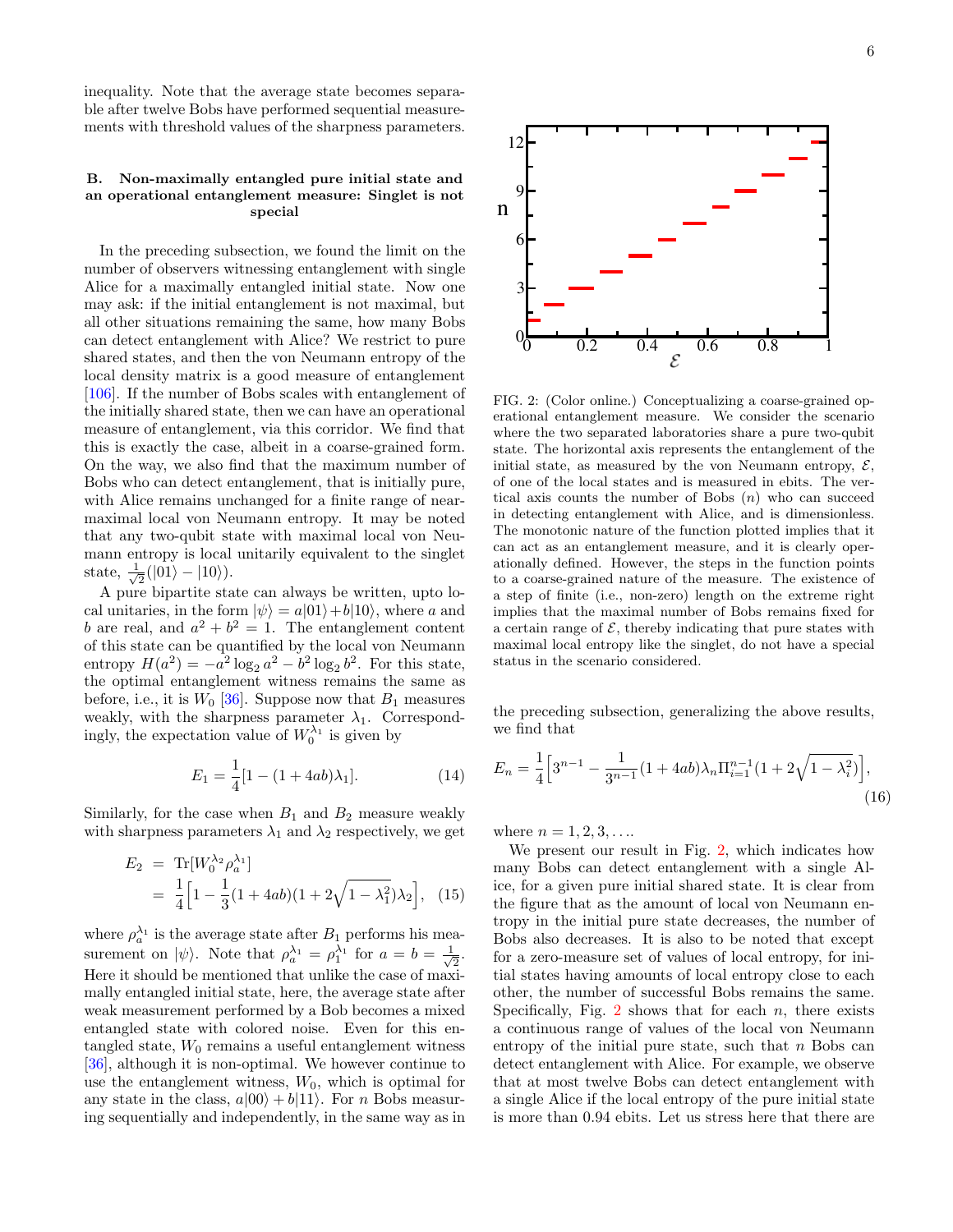

<span id="page-6-0"></span>FIG. 3: (Color online.) The case of equal sharpness for all the observers measuring sequentially. The axis labelled  $\lambda$  represents the common sharpness parameter of all the Bobs involved. The vertical axis stands for the maximal number of Bobs  $(n)$  who are able to detect entanglement with a single Alice. Both axes represent dimensionless quantities. Circles and dashes exhibit the cases when the initial shared pure state is maximally entangled  $(\mathcal{E}(|\psi\rangle) = 1)$  and when not so  $(\mathcal{E}(|\psi\rangle) = 0.914)$ , respectively. Red, blue, green, violet, and orange colors correspond to  $n = 1, 2, 3, 4, 5$ , respectively.

several situations known in the literature of quantum information where sharing a maximally entangled state is critical. Examples include quantum dense coding, both deterministic and probabilistic, and quantum teleportation [\[5,](#page-7-4) [6,](#page-7-5) [107](#page-9-6)[–114\]](#page-9-7). On the contrary, the result obtained here is an addition to those cases where it has been shown that shared maximally entangled states do not have any exceptional stature [\[86–](#page-8-32)[88\]](#page-8-33). It may be interesting to note that a coarse-grained measure of entanglement could still, in principle, provide a special status to the singlet (or any state that is local unitarily connected with the singlet) by providing its highest value only for such states. This is what happens, for example, in deterministic dense coding [\[109–](#page-9-8)[114\]](#page-9-7), which has the same coarse-grained feature, but the maximal value is still reserved for the singlets or its local unitary cousins. Therefore, "number of Bobs" defines a coarse but operational measure of entanglement. This measure can also be extended to mixed entangled initial states.

### C. Equivalent measurement devices for all Bobs

We have until now, been working in the scenario where the sharpness parameters of the measurement apparatuses of the different Bobs could be different. In this subsection, we consider a situation which in some instances can be more realistic than the one considered before. Precisely, Bobs are now constrained to use measurement devices with the same amount of sharpness. This means that the apparatus specifications are such

that the associated sharpness parameters are the same for all the Bobs, i.e., comparing with the previous case, here we take  $\lambda_1 = \lambda_2 = \ldots = \lambda_n = \lambda$  (say). In this case, it is clear from the previous result that the common sharpness parameter  $\lambda$  should be 1/3, or greater, so that at least one Bob can succeed in detecting entanglement.

For a maximally entangled shared initial state, we find that at most five Bobs can detect entanglement with a single Alice. In Fig. [3,](#page-6-0) we consider a maximally, and separately, a non-maximally entangled pure state, and provide the number of Bobs who can detect entanglement with Alice, under the restriction that all the Bobs use measuring apparatuses with the same value of sharpness,  $\lambda$ . Interestingly, there arises an optimal range of the common sharpness parameter for which the number of Bobs is the highest. For a maximally entangled initially shared pure state, five Bobs can witness entanglement when  $\lambda \in [0.45, 0.62]$  approximately. On the other hand, if the initial shared pure state is a non-maximally entangled,  $|\psi\rangle$  with  $\mathcal{E}(|\psi\rangle) \approx 0.918$ , then the maximal number of Bobs who can detect entanglement is four, and this happens when  $\lambda \in [0.42, 0.75]$  approximately. Just like in the preceding subsection, we continue to use the witness  $W_0$ , for the state  $a|00\rangle + b|11\rangle$  with colored noise, which is obtained after the second Bob has performed his weak measurement. Note that for any given value of entanglement in the initial state, there is a specific value of the maximum number of Bobs who can detect entanglement with Alice, and this maximum is attained in a certain range of the sharpness parameter. As shown in the case of different measuring apparatuses, we also report here that five Bobs can detet entanglement not only for the maximally entangled initial state but for pure initial states with  $\mathcal{E} \geq 0.924$ .

# D. Quantum discord of the final output state

We want to explore here whether there is any quantum correlation remaining after the last Bob's successful detection of entanglement with Alice. Such a quantum correlation has of course to be independent of entanglement. It is known that quantum discord [\[115](#page-9-9)[–118\]](#page-9-10) is a kind of quantum correlation which persists even in systems without entanglement. Let us consider the maximally entangled state  $|\psi^+\rangle$  for which twelve Bobs measure on their part of the subsystem with threshold values of sharpness parameters. We find that the post-measurement averaged state, obtained after the twelfth Bob has performed his measurement, possesses a nonzero quantum discord whose value is 0.0192 bits. It is interesting to note, therefore, that although there is no residual entanglement, in the post-measurement averaged state, some non-classical correlation persists, which can be quantified by quantum discord.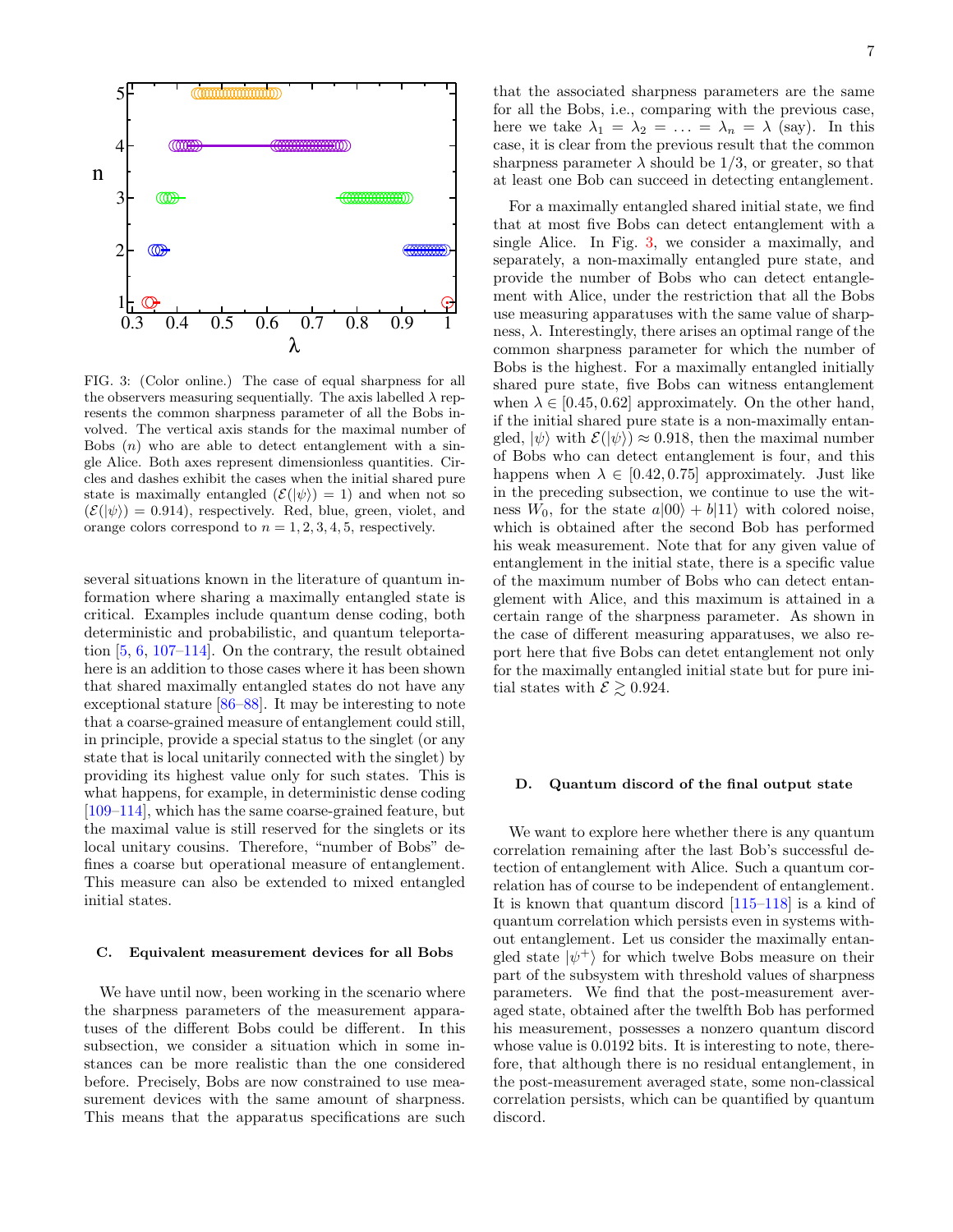# <span id="page-7-22"></span>V. CONCLUSION

Distribution of a resource state, like that of an entangled state, is the primary task of almost all quantum information processing protocols. We investigated the problem of detection of entanglement when half of an entangled pair is possessed by an observer, called Alice, and the other half is sequentially and independently measured by several observers, called Bobs.

We found that for a maximally entangled shared state, at most twelve Bobs can detect entanglement with a single Alice, provided the measurements performed by the Bobs are weak or unsharp. The maximum number of Bobs remains invariant over a continuous range of nearmaximal entanglement – up to  $6\%$  lower than maximal – in the initial pure shared state. We also showed that the maximum number of Bobs decreases with decrease of entanglement content of the initially shared state, turning this number into an operational measure of entanglement. We observed that although there is no entanglement in the average state after the twelfth Bob has per-

- <span id="page-7-0"></span>[1] E. Schrödinger, Naturwissenschaften, **23**, 807 (1935).
- <span id="page-7-1"></span>[2] A. Einstein, B. Podolsky, and N. Rosen, Phys. Rev. 47, 777 (1935).
- <span id="page-7-2"></span>[3] J. S. Bell, Physics 1, 195 (1964).
- <span id="page-7-3"></span>[4] R. Horodecki, P. Horodecki, M. Horodecki, and K. Horodecki, Rev. Mod. Phys. 81, 865 (2009).
- <span id="page-7-4"></span>[5] C. H. Bennett and S. J. Wiesner, Phys. Rev. Lett. 69, 2881 (1992).
- <span id="page-7-5"></span>[6] C. H. Bennett, G. Brassard, C. Crépeau, R. Jozsa, A. Peres, and W. K. Wootters, Phys. Rev. Lett. 70, 1895 (1993).
- <span id="page-7-6"></span>[7] A. K. Ekert, Phys. Rev. Lett.  $67, 661$  (1991).
- [8] J. Barrett, L. Hardy, and A. Kent, Phys. Rev. Lett., **95**, 010503 (2005).
- <span id="page-7-7"></span>[9] E. Hänggi, R. Renner, and S. Wolf, Proceedings of Advances in Cryptology - EUROCRYPT 2010 (Springer, Heidelberg) p. 216 (2010).
- <span id="page-7-8"></span>[10] H. Buhrman, R. Cleve, and W. V. Dam, SIAM J. Comput. 30, 1829 (2001).
- <span id="page-7-9"></span>[11] E. Knill, R. Laflamme, and G. J. Milburn, Nature (London) 409, 46 (2001).
- <span id="page-7-10"></span>[12] H. J. Briegel, D. E. Browne, W. Dür, R. Raussendorf, and M. Van den Nest, Nat. Phys. 5, 19 (2009).
- <span id="page-7-11"></span>[13] M. Lewenstein, A. Sanpera, V. Ahufinger, B. Damski, A. Sen(De), and U. Sen, Adv. Phys. 56, 243 (2007).
- [14] L. Amico, R. Fazio, A. Osterloh, and V. Vedral, Rev. Mod. Phys. 80, 517 (2008).
- <span id="page-7-12"></span>[15] M. Lewenstein, A. Sanpera, and V. Ahufinger, Ultracold atoms in Optical Lattices: simulating quantum many body physics (Oxford University Press, Oxford, 2012).
- <span id="page-7-13"></span>[16] W. H. Zurek, Decoherence and the Transition from Quantum to Classical – Revisited, a chapter of Quantum Decoherence. Progress in Mathematical Physics by B. Duplantier, J. M. Raimond, and V. Rivasseau, vol. 48. (Birkhäuser Verlag Basel, 2006).
- [17] W. H. Zurek, Rev. Mod. Phys. 75, 715 (2003).

formed his measurement, the state still possesses quantum correlations in the form of quantum discord.

We also considered a more realistic scenario invoking the same sharpness parameter for measurement devices for all the Bobs. In this case, for maximal entanglement in the initial state, there is a range of the common sharpness parameter for which at most five Bobs can witness the entanglement with a single Alice. For any other value of entanglement in the initial pure state, there is an optimal number – lower or equal to five – of Bobs, and this optimality occurs in a particular range of the associated sharpness parameter. Again, the maximal number of Bobs remains unchanged for a continuous range of near-maximal initial pure entanglement.

### Acknowledgments

A.B. acknowledges the support of the Department of Science and Technology (DST), Government of India, through the award of an INSPIRE fellowship.

- [18] D. Markham and V. Vedral, Phys. Rev. A 67, 042113 (2003).
- <span id="page-7-14"></span>[19] R. M. Angelo and K. Furuya, Phys. Rev. A 71, 042321 (2005).
- <span id="page-7-15"></span>[20] A. Peres, Phys. Rev. Lett. **77**, 1413 (1996).
- <span id="page-7-16"></span>[21] M. Horodecki, P. Horodecki, and R. Horodecki, Phys. Lett. A **223**, 1 (1996).
- <span id="page-7-17"></span>[22] A.W. Marshall and I. Olkin, *Inequalities: Theory of Ma*jorization and Its Applications (Academic Press, New York, 1979); P.M. Alberti and A. Uhlmann, Stochasticity and Partial order: Doubly Stochastic Maps and Unitary Mixing (Dordrecht, Boston, 1982); R. Bhatia, Matrix Analysis (Springer, New York, 1997).
- [23] R. Horodecki and P. Horodecki, Phys. Lett. A 194, 147 (1994).
- [24] M. A. Nielsen and J. Kempe, Phys. Rev. Lett. 86, 5184 (2001).
- <span id="page-7-18"></span>[25] T. Hiroshima, Phys. Rev. Lett. **91**, 057902 (2003).
- <span id="page-7-19"></span>[26] O. Rudolph, J. Phys. A: Math. Gen. **33**, 3951 (2000).
- [27] K. Chen and L. -A. Wu, Quant. Inf. Comput. 3, 193 (2003).
- <span id="page-7-20"></span>[28] O. Rudolph, Quant. Info. Process. 4, 219 (2005).
- <span id="page-7-21"></span>[29] S. L. Woronowicz, Commun. Math. Phys. 51, 243 (1976).
- <span id="page-7-23"></span>[30] P. Kryszynski and S. L. Woronowicz, Lett. Math. Phys. 3, 319 (1979).
- [31] M. D. Choi, Proc. Sympos. Pure Math. 38, 583 (1982).
- <span id="page-7-24"></span>[32] M. Lewenstein, B. Kraus, J. I. Cirac, and P. Horodecki, Phys. Rev. A 62, 052310 (2000).
- [33] B. M. Terhal, Phys. Lett. A **271**, 319 (2000).
- [34] B. M. Terhal, Lin. Alg. App. 323, 61 (2001).
- [35] D. Bruß, J. I. Cirac, P. Horodecki, F. Hulpke, B. Kraus, M. Lewenstein, and A. Sanpera J. Mod. Opt. 49, 1399 (2002).
- <span id="page-7-25"></span>[36] O. Gühne, P. Hyllus, D. Bruß, A. Ekert, M. Lewenstein, C. Macchiavello, and A. Sanpera, J. Mod. Opt. 50, 1079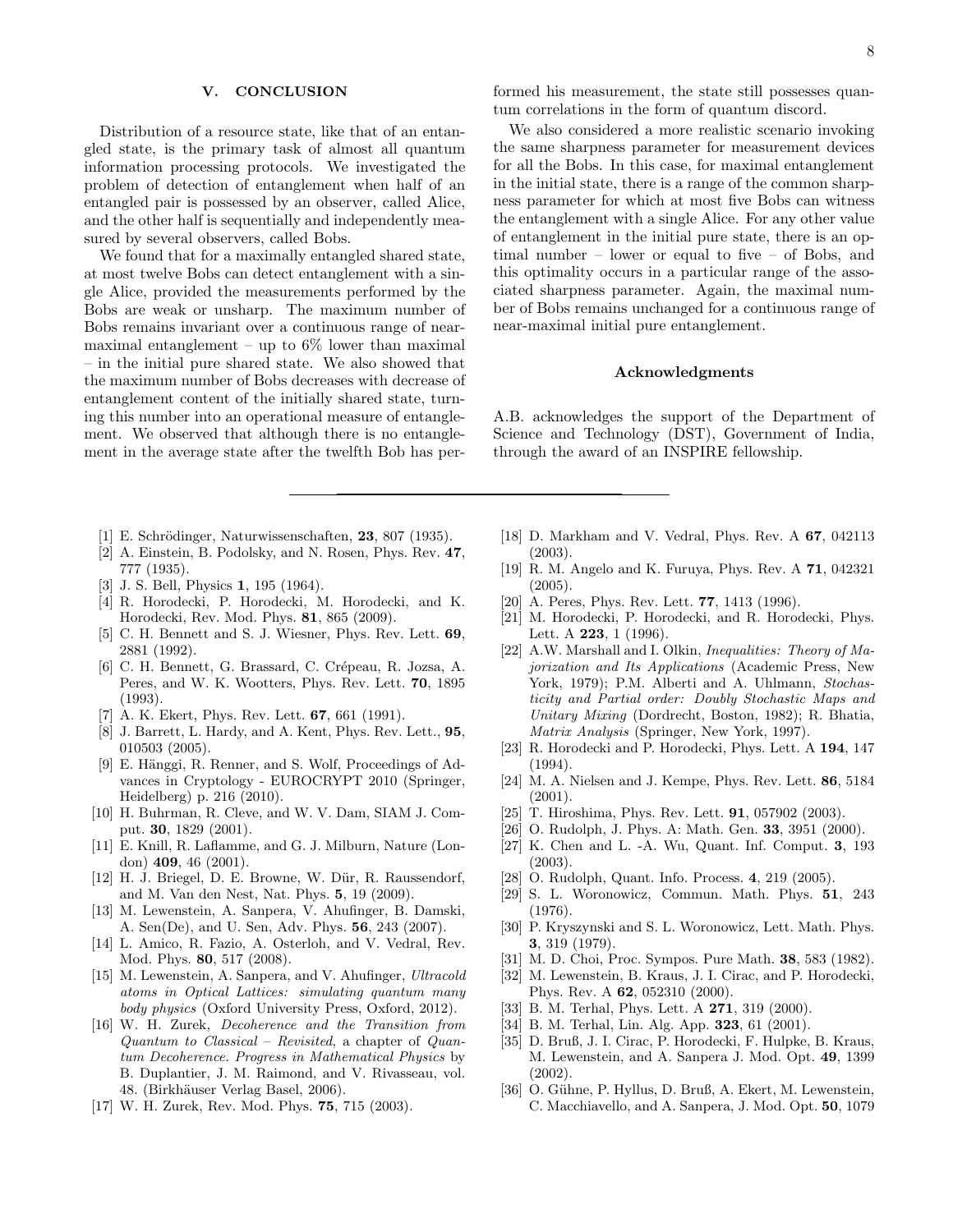(2003).

- <span id="page-8-35"></span>[37] O. Gühne and G. Toth, Phys. Rep. 474, 1 (2009).
- <span id="page-8-0"></span>[38] S. Das, T. Chanda, M. Lewenstein, A. Sanpera, A. Sen(De), and U. Sen, a chapter of the book Lectures on Quantum Information, edited by D. Bruss, G. Leuchs (Wiley, Weinheim, 2006).
- <span id="page-8-1"></span>[39] C. H. Bennett, G. Brassard, S. Popescu, B. Schumacher, J. A. Smolin, and W. K. Wootters, Phys. Rev. Lett. 76, 722 (1996).
- <span id="page-8-3"></span>[40] C. H. Bennett, D. P. DiVincenzo, J. Smolin, and W. K. Wootters, Phys. Rev. A 54, 3824 (1996).
- [41] E. M. Rains, Phys. Rev. A **60**, 173 (1999).
- <span id="page-8-2"></span>[42] M. B. Plenio and S. Virmani, Quant. Inf. Comput. 7, 1 (2007).
- <span id="page-8-4"></span>[43] A. Shimony, Ann. N.Y. Acad. Sci. 755, 675 (1995).
- [44] H. Barnum and N. Linden, J. Phys. A **34**, 6787 (2001).
- [45] T. -C. Wei and P. M. Goldbart, Phys. Rev. A 68, 042307 (2003).
- [46] M. Blasone, F. DellAnno, S. De Siena, and F. Illuminati, Phys. Rev. A 77, 062304 (2008).
- <span id="page-8-5"></span>[47] A. Sen(De) and U. Sen, Phys. Rev. A 81, 012308 (2010).
- <span id="page-8-6"></span>[48] V. Vedral, M. B. Plenio, M. A. Rippin, and P. L. Knight, Phys. Rev. Lett. 78, 2275 (1997).
- [49] V. Vedral and M. B. Plenio, Phys. Rev. A 57, 1619 (1998).
- <span id="page-8-7"></span>[50] V. Vedral, Rev. Mod. Phys. **74**, 197 (2002).
- <span id="page-8-8"></span>[51] P. Horodecki, quant-ph/0111036 (2001).
- [52] P. Horodecki and A. Ekert, Phys. Rev. Lett. 89, 127902 (2002).
- [53] A. K. Ekert, C. M. Alves, D. K. L. Oi, M. Horodecki, P. Horodecki, and L. C. Kwek, Phys. Rev. Lett. 88, 217901 (2002).
- <span id="page-8-9"></span>[54] P. Horodecki, Phys. Rev. Lett. **90**, 167901 (2003).
- <span id="page-8-10"></span>[55] J. S. Kim, G. Gour, and B. C. Sanders, Contemp. Phys. 53, 417 (2012).
- <span id="page-8-11"></span>[56] H. S. Dhar, A. K. Pal, D. Rakshit, A. Sen(De), and U. Sen, Lectures on General Quantum Correlations and their Applications, Part of the series Quantum Science and Technology (Springer International Publishing, pp 23-64, 2017).
- <span id="page-8-12"></span>[57] V. Coffman, J. Kundu, and W. K. Wootters, Phys. Rev. A 61, 052306 (2000).
- <span id="page-8-13"></span>[58] J. F. Clauser, M. A. Horne, A. Shimony, and R. A. Holt, Phys. Rev. Lett. 23, 880 (1969).
- <span id="page-8-14"></span>[59] P. Kurzyński, T. Paterek, R. Ramanathan, W. Laskowski, and D. Kaszlikowski, Phys. Rev. Lett. 106, 180402 (2001).
- [60] B. Toner and F. Verstraete, arXiv:quant-ph/0611001 (2006).
- <span id="page-8-15"></span>[61] T. R. de Oliveira, A. Saguia, and M. S. Sarandy, Eur. Phys. Lett. 100, 60004 (2013).
- <span id="page-8-16"></span>[62] B. M. Terhal, IBM J. Res. Dev. 48, 71 (2004).
- <span id="page-8-17"></span>[63] A. Bera, A. Kumar, D. Rakshit, R. Prabhu, A. Sen(De), and U. Sen, Phys. Rev. A 93, 032338 (2016).
- <span id="page-8-18"></span>[64] A. Chandran, D. Kaszlikowski, A. Sen(De), U. Sen, and V. Vedral, Phys. Rev. Lett. 99, 170502 (2007).
- [65] H. S. Dhar and A. Sen(De), J. Phys. A: Math. Theor. 44, 465302 (2011).
- [66] M. Allegra, P. Giorda, and A. Montorsi, Phys. Rev. B 84, 245133 (2011).
- [67] X. -K. Song, T. Wu, and L. Ye, Quantum Inf. Process. 12, 3305 (2013).
- [68] K. R. K. Rao, H. Katiyar, T. S. Mahesh, A. Sen(De), U. Sen, and A. Kumar, Phys. Rev. A 88, 022312 (2013).
- [69] L. Qiu, G. Tang, X. -Q. Yang, and A. -M. Wang, Europhys. Lett. 105, 30005 (2014).
- [70] M. Qin, Z. -Z. Ren, and X. Zhang, Quantum Inf. Process. 15, 255 (2016).
- [71] D. Sadhukhan, S. Singha Roy, D. Rakshit, R. Prabhu, A. Sen(De), and U. Sen, Phys. Rev. E 93, 012131 (2016).
- <span id="page-8-19"></span>[72] S. Singha Roy, H. S. Dhar, D. Rakshit, A. Sen(De), and U. Sen, Phys. Rev. A 97, 052325 (2018).
- <span id="page-8-20"></span>[73] D. Bruß, Phys. Rev. A **60**, 4344 (1999).
- <span id="page-8-21"></span>[74] V. Bužek, V. Vedral, M. B. Plenio, P. L. Knight, and M. Hillery, Phys. Rev. A 55, 3327 (1997).
- <span id="page-8-22"></span>[75] S. Bandyopadhyay and G. Kar, Phys. Rev. A 60, 3296 (1999).
- <span id="page-8-23"></span>[76] T. S. Cubitt, F. Verstraete, W. Dür, and J. I. Cirac, Phys. Rev. Lett. 91, 037902 (2003).
- <span id="page-8-24"></span>[77] R. Silva, N. Gisin, Y. Guryanova, and S. Popescu, Phys. Rev. Lett. 114, 250401 (2015).
- <span id="page-8-25"></span>[78] S. Mal, A. S. Majumdar, and D. Home, Mathematics 4, 48 (2016).
- <span id="page-8-26"></span>[79] F. J. Curchod, M. Johansson, R. Augusiak, M. J. Hoban, P. Wittek, and A. Acín, Phys. Rev. A 95, 020102 (2017).
- <span id="page-8-27"></span>[80] H. -W. Li, Y. -S. Zhang, X. -B An, Z. -F. Han, and G. -C. Guo, Commun Phys 1, 10 (2018).
- <span id="page-8-28"></span>[81] E. Schrödinger, Proc. Cambridge Philos. Soc. 31, 553 (1935); 32, 446 (1936).
- [82] M. D. Reid, Phys. Rev. A 40, 913 (1989).
- <span id="page-8-29"></span>[83] H. M. Wiseman, S. J. Jones, and A. C. Doherty, Phys. Rev. Lett. 98, 140402 (2007).
- <span id="page-8-30"></span>[84] S. Sasmal, D. Das, S. Mal, and A. S. Majumdar, arXiv:1712.10227 (2017).
- <span id="page-8-31"></span>[85] M. D. Reid, Phys. Rev. A 88, 062108 (2013).
- <span id="page-8-32"></span>[86] S. F. Huelga, C. Macchiavello, T. Pellizzari, A. K. Ekert, M. B. Plenio, and J. I. Cirac, Phys. Rev. Lett. 79, 3865 (1997).
- [87] A. Acín, T. Durt, N. Gisin, and J. I. Latorre, Phys. Rev. A 65, 052325 (2002).
- <span id="page-8-33"></span>[88] M. Horodecki, A. Sen(De), and U. Sen, Phys. Rev. A 67, 062314 (2003).
- <span id="page-8-34"></span>[89] G. F. Simmons, Introduction to Topology and Modern Analysis (McGraw-Hill, New York, 1963).
- <span id="page-8-36"></span>[90] R. A. Bertlmann, K. Durstberger, B. C. Hiesmayr and P. Krammer, Phys. Rev. A 72, 052331 (2005).
- <span id="page-8-37"></span>[91] D. Chruściński, J. Pytel, and G. Sarbicki, Phys. Rev. A 80, 062314 (2009).
- <span id="page-8-38"></span>[92] H. S. Park, S. -S. B. Lee, H. Kim, S. -K. Choi, and H. -S. Sim, Phys. Rev. Lett. 105, 230404 (2010).
- <span id="page-8-39"></span>[93] O. Gühne, M. Reimpell, and R. F. Werner, Phys. Rev. Lett. 98, 110502 (2007).
- <span id="page-8-40"></span>[94] J. Eisert, F. G. S. L. Brandão, and K. M. R. Audenaert, New J. Phys. 9, 46 (2007).
- <span id="page-8-41"></span>[95] O. Gühne, M. Reimpell, and R. F. Werner, Phys. Rev. A 77, 052317 (2008).
- <span id="page-8-42"></span>[96] J. von Neumann, Mathematical Foundations of Quantum Mechanics (Princeton University Press, New Jersey, USA, 1955).
- <span id="page-8-43"></span>[97] C. A. Fuchs, Phys. Rev. Lett. **79**, 1162 (1997).
- <span id="page-8-44"></span>[98] Y. Aharonov, P. Bergmann, and J. Lebowitz, Phys. Rev. 134, B1410 (1964).
- <span id="page-8-45"></span>[99] P. Busch, M. Grabowski, and P. J. Lathi, Operational Quantum Physics (Springer-Verlag, Berlin, 1997).
- <span id="page-8-46"></span>[100] F. Riesz and B. Sz.-Nagy, Functional Analysis, (Dover Publications, New York, 1990); Originally published by